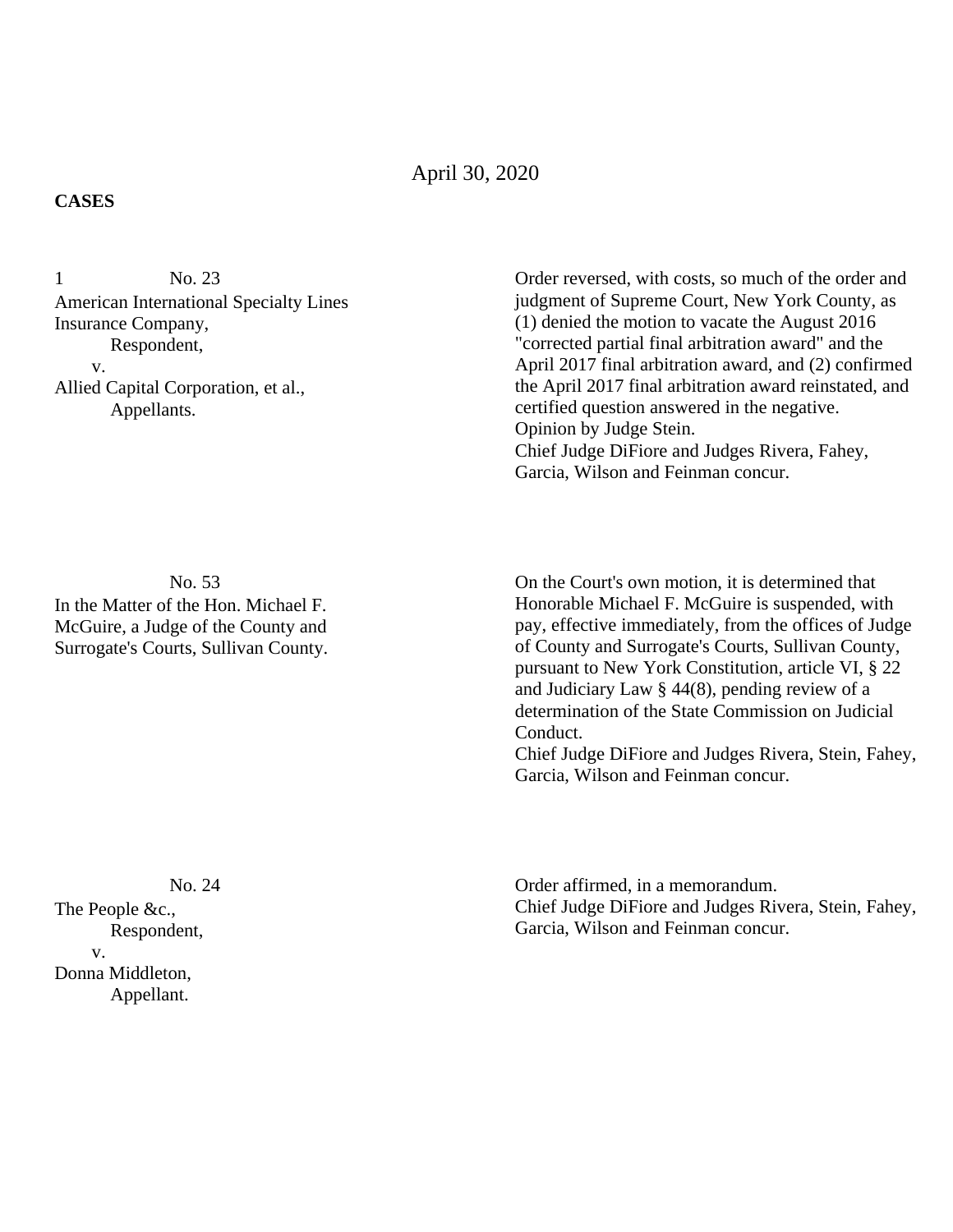## **MOTIONS**

Mo. No. 2020-24 Nicole R. Aupperlee, &c., Appellant, v. Restaurant Depot, LLC, Respondent, et al., Defendants. 2 Mo. No. 2020-24 Motion for leave to appeal denied. Mo. No. 2019-1093 In the Matter of the Claim of Nielda Barker, Appellant, v. New York City Police Department, Respondent. Workers' Compensation Board, Respondent. 3 Mo. No. 2019-1093 Motion for leave to appeal denied. Mo. No. 2019-1142 In the Matter of Cheryl Barlow, Appellant, v. New York City Housing Preservation and Development, Respondent. 1 Mo. No. 2019-1142 Motion for leave to appeal denied. Mo. No. 2020-103 In the Matter of Brian Browder, Appellant, v. New York State Office of Children and Family Services, Respondent. 4 Mo. No. 2020-103 Motion for leave to appeal denied.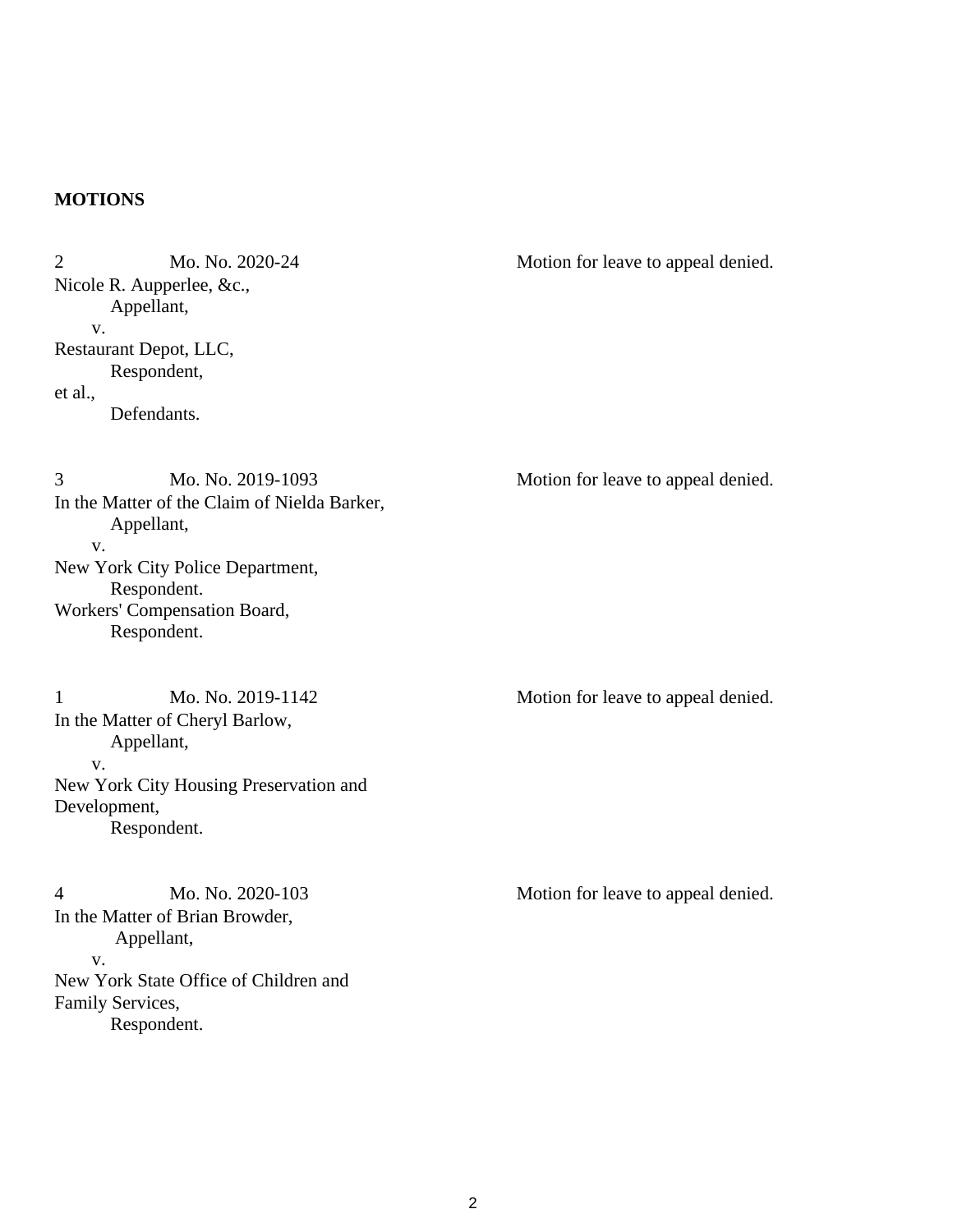Mo. No. 2019-1014 In the Matter of the Claim of Christian Delacruz, Appellant, v. Incorporated Village of Freeport et al., Respondents. Workers' Compensation Board, Respondent. 3 Mo. No. 2019-1014 Motion for leave to appeal denied.

Mo. No. 2019-1170 In the Matter of Frontier Stone, LLC, et al., Appellants, v. Town of Shelby, et al., Respondents. 4

Mo. No. 2020-62 In the Matter of Takoda G., et al. 4

Ontario County Department of Social Services Child Protective Unit, Respondent; Juan T., Appellant.

Mo. No. 2019-1110 In the Matter of Derrick GG., et al., &c. 3 Mo. No. 2019-1110 Motion for leave to appeal denied.

Schenectady County Department of Social Services, Respondent; Jennifer GG., Appellant.

Motion for leave to appeal denied with one hundred dollars costs and necessary reproduction disbursements.

Motion for leave to appeal dismissed upon the ground that this Court does not have jurisdiction to entertain it. Motion for poor person relief dismissed as academic.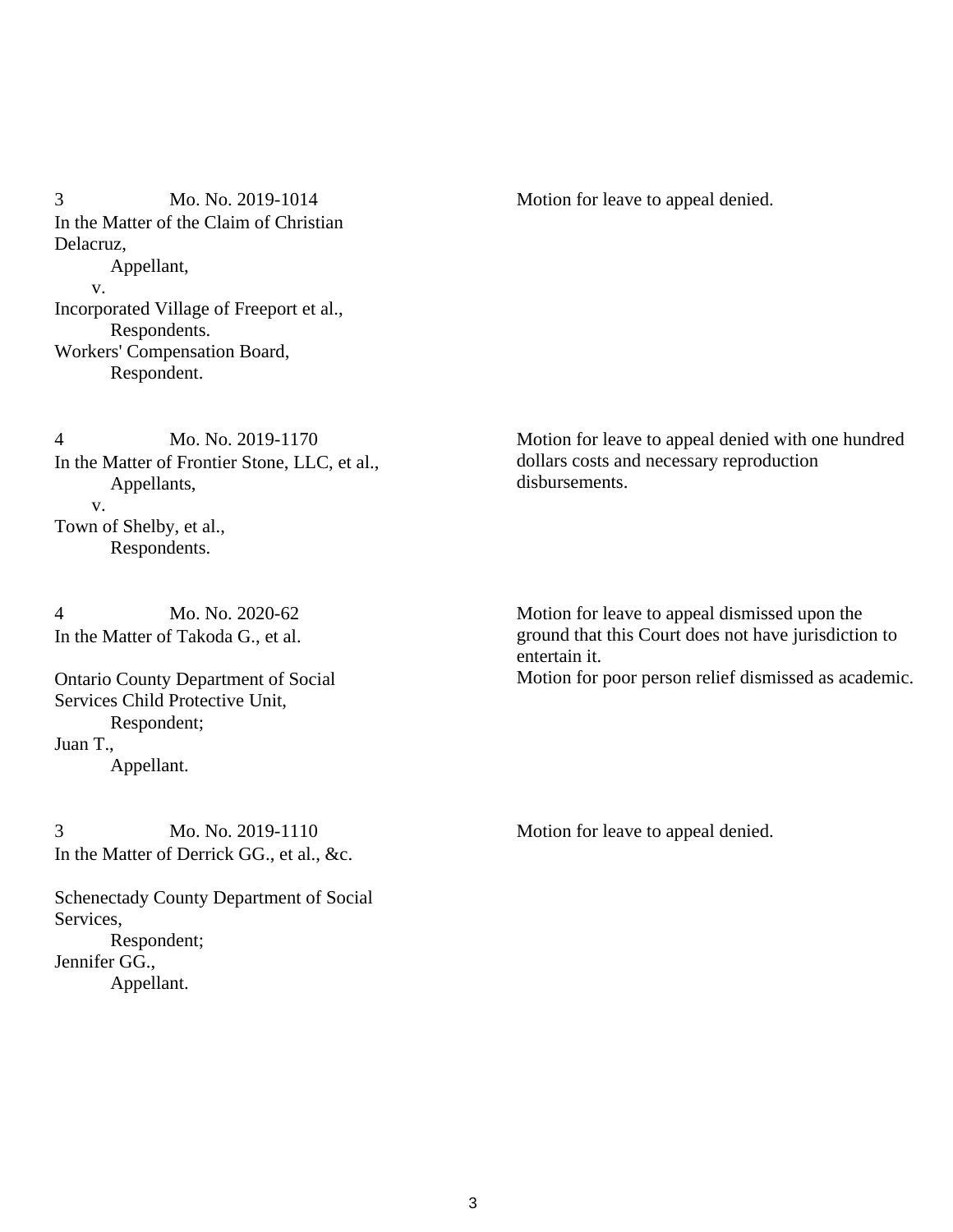Mo. No. 2020-98 The People &c. ex rel. Anthony Hill, Appellant, v. Christopher Miller, &c., Respondent. 3

Mo. No. 2020-45 In the Matter of Aliyah Hines, Respondent, v. Peterson Jean Baptiste, Appellant. 2

Mo. No. 2020-282 The People &c., Appellant, v. Sharon Lashley, Respondent. 1

Mo. No. 2020-17 The People &c., Respondent, v. Dashawn Lewis, Appellant.

SSD 21 The People &c., Respondent, v. Anthony Lora, Appellant. 1

Motion for reargument of motion for leave to appeal denied. Judge Feinman took no part.

Motion for leave to appeal dismissed upon the ground that the order sought to be appealed from does not finally determine the proceeding within the meaning of the Constitution. Motion for poor person relief dismissed as academic.

Motion for assignment of counsel granted and Robert S. Dean, Esq., Center for Appellate Litigation, 120 Wall Street, 28th Floor, New York, NY 10005 assigned as counsel to the respondent on the appeal herein.

2 Mo. No. 2020-17 Motion for leave to appeal denied.

Appeal dismissed, by the Court sua sponte, upon the ground that the reversal by the Appellate Division was not "on the law alone or upon the law and such facts which, but for the determination of law, would not have led to reversal" (CPL 450.90 [2] [a]).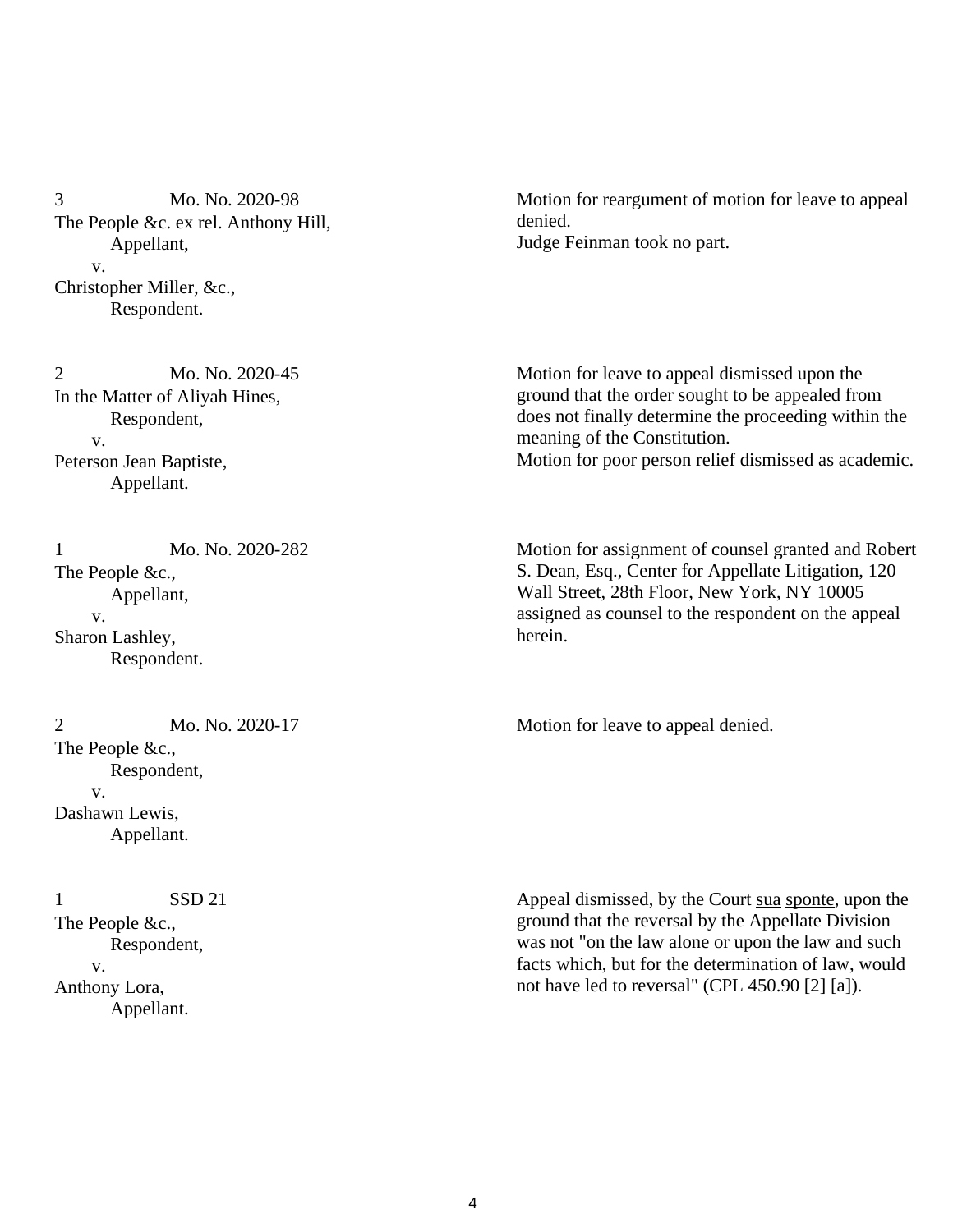Mo. No. 2019-1162 The People &c., Respondent, v. Jeremiah Mann, Appellant. 4 Mo. No. 2019-1162 Motion for leave to appeal denied.

Mo. No. 2019-1148 In the Matter of George Maragos, &c., Appellant, v. Town of Hempstead Industrial Development Agency, et al., Respondents. 2

Mo. No. 2020-42 The People &c., Respondent, v. Thomas Mitchell, Appellant. 2 Mo. No. 2020-42 Motion for leave to appeal denied.

Mo. No. 2020-34 Arun Nair, Appellant, v. City of New York, Respondent, et al., Defendants. 2

Motion for leave to appeal denied with one hundred dollars costs and necessary reproduction disbursements.

Motion for reargument of motion for leave to appeal denied.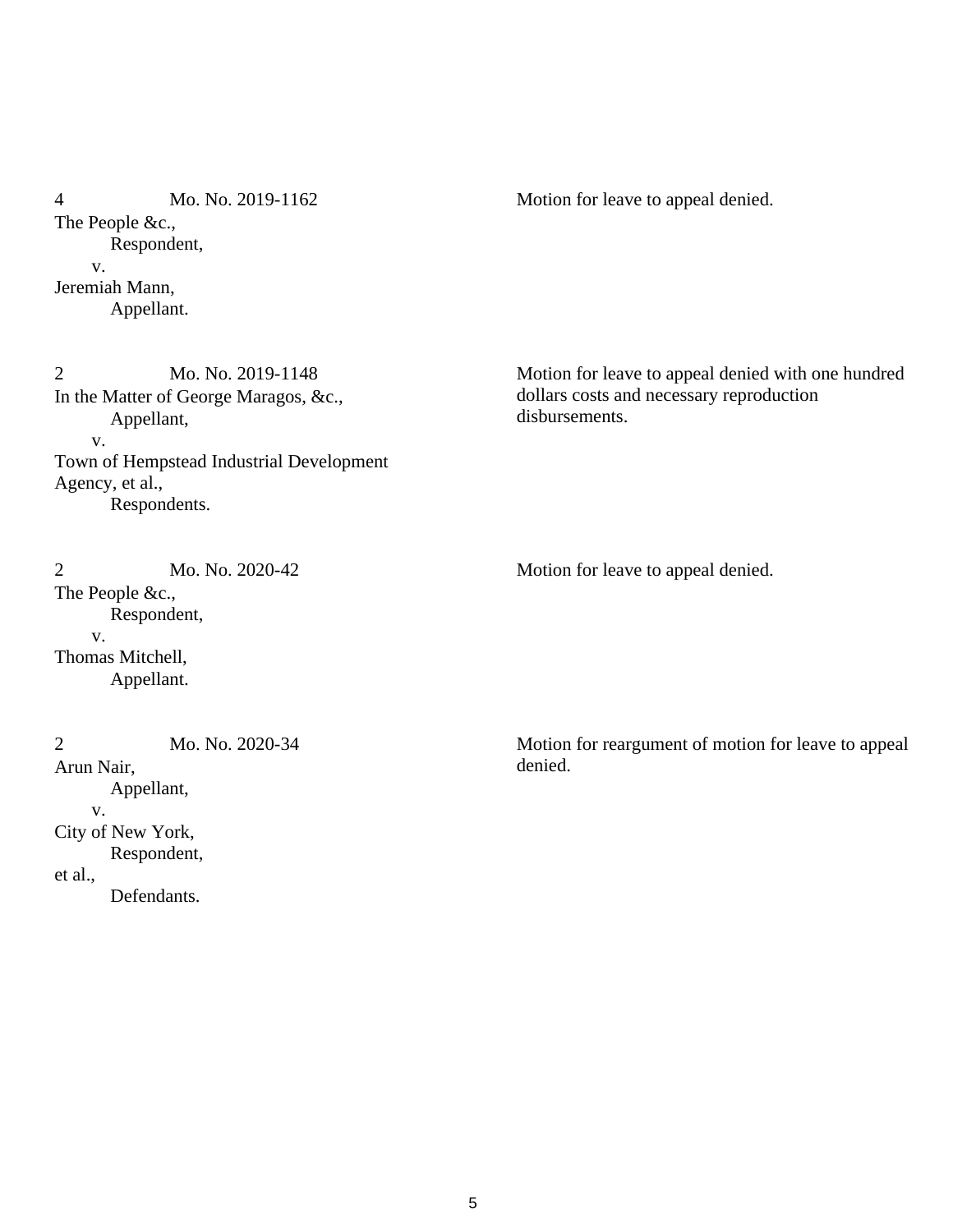Mo. No. 2018-1028 Nationstar Mortgage, LLC, Respondent, v. Martin Dekom, Appellant, et al., Defendants. 2

Motion, insofar as it seeks leave to appeal from the portion of the Appellate Division order that affirmed the December 2014 Supreme Court judgment, denied; motion for leave to appeal otherwise dismissed upon the ground that the remaining portions of the Appellate Division order do not finally determine the action within the meaning of the Constitution. Motion for poor person relief dismissed as academic.

Mo. No. 2019-1187 Cynthia Neiditch, Appellant, v. William Penn Life Insurance Company of New York, Respondent. 2 Mo. No. 2019-1187 Motion for leave to appeal denied.

Mo. No. 2019-1058 In the Matter of Lawson O., et al., &c. 3

Schuyler County Department of Social Services, Respondent; Andrew O., Appellant.

SSD 23 In the Matter of James Pettus, et al., Appellants, v. Board of Directors, et al., Respondents. (Index Nos. 251413/14, 250720/15, 251751/14) 1

Motion for leave to appeal denied. Judge Stein took no part.

Appeal dismissed without costs, by the Court sua sponte, upon the ground that it does not lie (see NY Const, art VI, § 3[b]; CPLR 5601).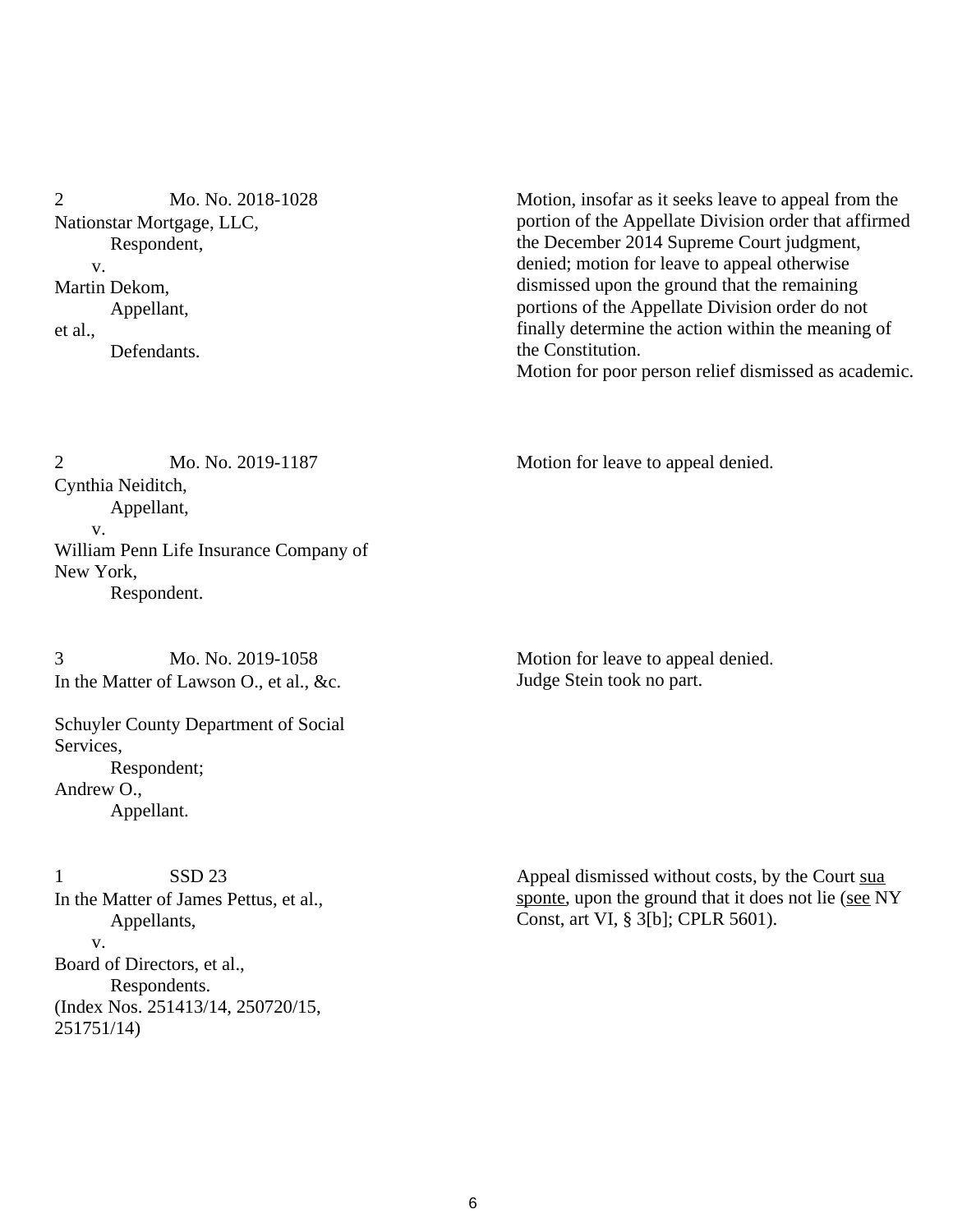Mo. No. 2019-1034 Ricardo Ramirez, Appellant, v. State of New York, Respondent. 3 Mo. No. 2019-1034 Motion for leave to appeal denied.

SSD 19 Deepika Reddy, Appellant, v. Gilles R. R. Abitbol, Respondent. 4

SSD 20 Deepika Reddy, Appellant, v. WSYR NewsChannel 9, et al., Respondents. 4

Mo. No. 2020-223 The People &c., Respondent, v. David Robinson, Appellant.  $\overline{2}$ 

Mo. No. 2020-217 The People &c., Respondent, v. Lance Rodriguez, Appellant. 2

Appeal dismissed without costs, by the Court sua sponte, upon the ground that the order appealed from does not finally determine the action within the meaning of the Constitution.

Appeal dismissed without costs, by the Court sua sponte, upon the ground that the order appealed from does not finally determine the action within the meaning of the Constitution.

Motion for assignment of counsel granted and Paul Skip Laisure, Esq., Appellate Advocates, 111 John Street, 9th Floor, New York, NY 10038 assigned as counsel to the appellant on the appeal herein.

Motion for assignment of counsel granted and Paul Skip Laisure, Esq., Appellate Advocates, 111 John Street, 9th Floor, New York, NY 10038 assigned as counsel to the appellant on the appeal herein.